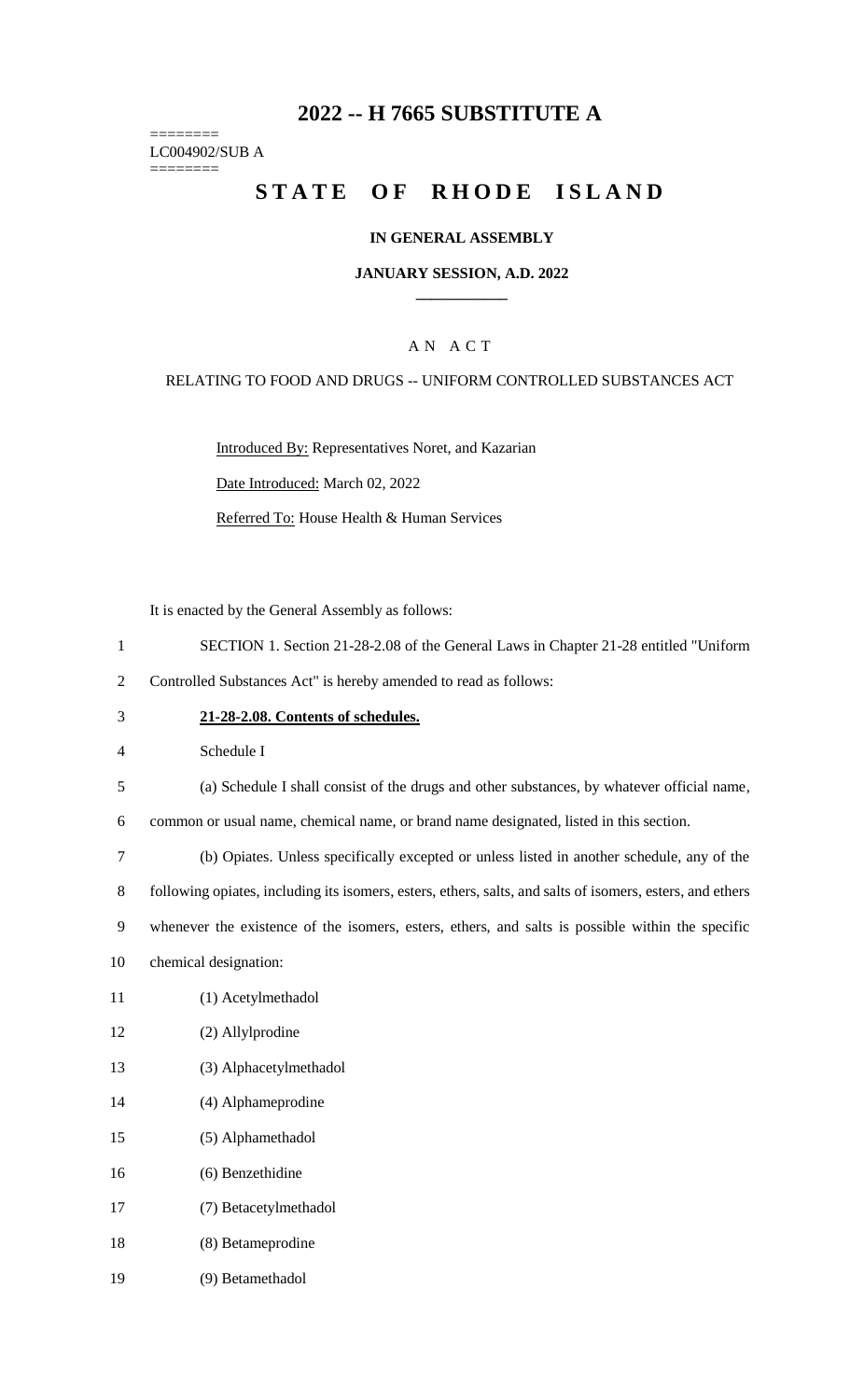| 1              | (10) Betaprodine            |
|----------------|-----------------------------|
| $\overline{c}$ | (11) Clonitazene            |
| 3              | (12) Dextromoramide         |
| $\overline{4}$ | (13) Difenoxin              |
| 5              | (14) Diampromide            |
| 6              | (15) Diethylthiambutene     |
| 7              | (16) Dimenoxadol            |
| 8              | (17) Dimepheptanol          |
| 9              | (18) Dimethylthiambutene    |
| 10             | (19) Dioxaphetyl butyrate   |
| 11             | (20) Dipipanone             |
| 12             | (21) Ethylmethylthiambutene |
| 13             | (22) Etonitazene            |
| 14             | (23) Extoxerdine            |
| 15             | (24) Furethidine            |
| 16             | (25) Hydroxypethidine       |
| 17             | (26) Ketobemidone           |
| 18             | (27) Levomoramide           |
| 19             | (28) Levophenacylmorphan    |
| 20             | (29) Morpheridine           |
| 21             | (30) Noracymethadol         |
| 22             | (31) Norlevorphanol         |
| 23             | (32) Normethadone           |
| 24             | (33) Norpipanone            |
| 25             | (34) Phenadoxone            |
| 26             | (35) Phenampromide          |
| 27             | (36) Phenomorphan           |
| 28             | (37) Phenoperidine          |
| 29             | (38) Piritramide            |
| 30             | (39) Proheptazine           |
| 31             | (40) Properidine            |
| 32             | (41) Propiram               |
| 33             | (42) Racemoramide           |
| 34             | (43) Trimeperidone          |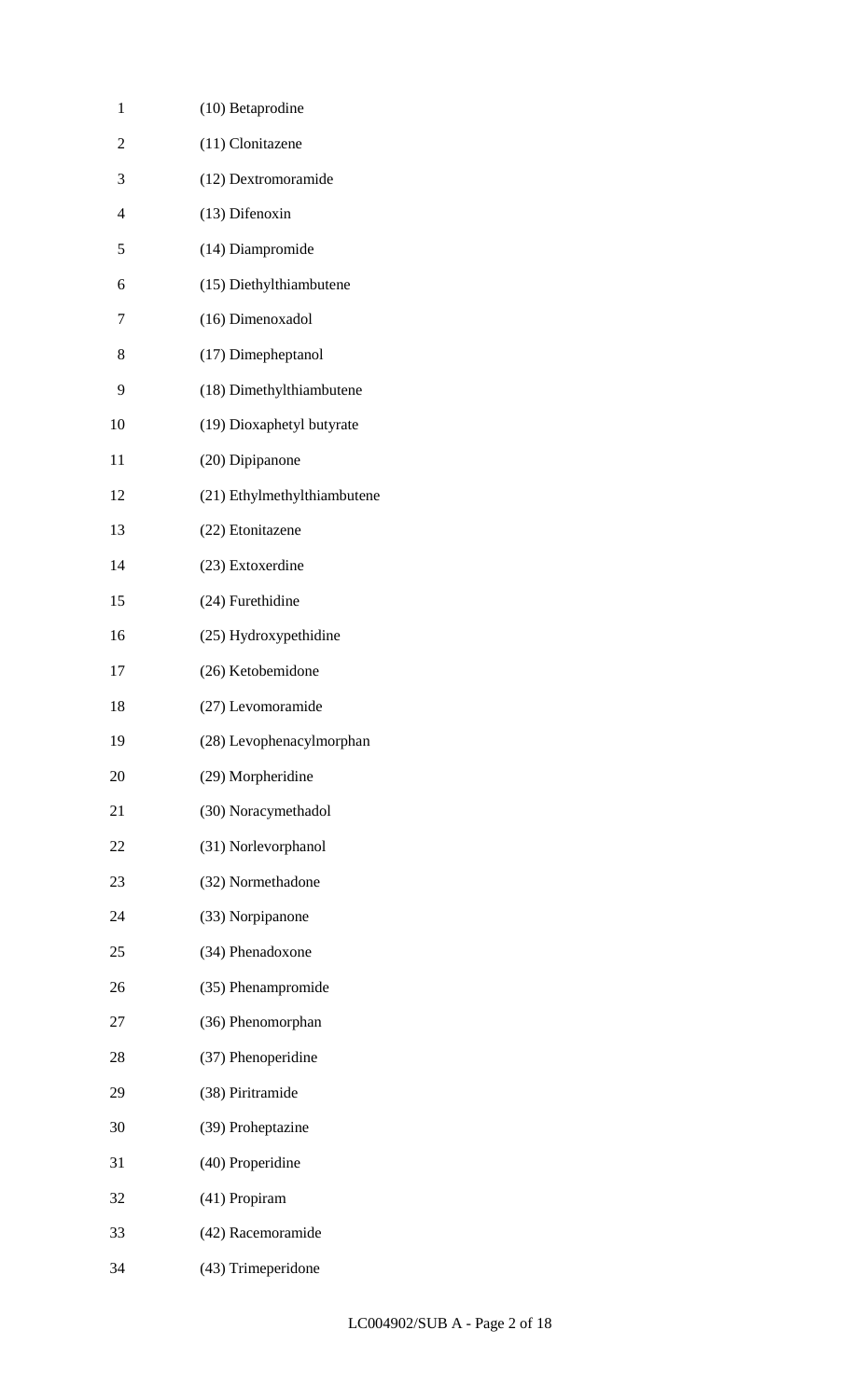| $\mathbf{1}$   | (44) Tilidine                                                                                  |
|----------------|------------------------------------------------------------------------------------------------|
| $\mathbf{2}$   | (45) Alpha-methylfentanyl                                                                      |
| 3              | (46) Beta-hydroxy-3-methylfentanyl other names:                                                |
| $\overline{4}$ | N-[1-(2hydroxy-2-phenethyl)-3-methyl-4piperidingyl]-Nphenylpropanamide                         |
| 5              | (47)<br>Alpha-methylthiofentanyl<br>(N-[1-methyl-2-(2-thienyl)ethyl-4-piperidinyl]-N-          |
| 6              | phenylpropanamide)                                                                             |
| $\tau$         | (48) N-(1-phenethylpiperidin-4-yl)-N-phenylacetamide, its optical, positional,<br>and          |
| 8              | geometric isomers, salts and salts of isomers (Other names: acetyl fentanyl)                   |
| 9              | (49) N-[1-[2-hydroxy-2-(thiophen-2-yl)ethyl] piperidin-4-yl]-N-phenyl propionamide             |
| 10             | (Other names: beta-hydroxythiofentanyl)                                                        |
| 11             | (50) N-(1-phenethylpiperidin-4-yl)-N-phenylbutyramide (Other names: Butyryl fentanyl)          |
| 12             | (51) N-(1-phenethylpiperidin-4-yl)-N-phenylfuran-2-carboxamide (Other names: Furanyl           |
| 13             | fentanyl)                                                                                      |
| 14             | (52) 3,4-dichloro-N-[(1-dimethylamino) cyclohexylmethyl] benzamide (Other names:               |
| 15             | AH-7921)                                                                                       |
| 16             | (53) 3,4-Dichloro-N-[2-(dimethylamino)cyclohexyl]-N-methylbenzamide (Other names:              |
| 17             | $U-47700$                                                                                      |
| 18             | (54) 3-Methylbutyrfentanyl (Other names: 3-MBF)                                                |
| 19             | (55) 4-Fluorobutyrfentanyl (Other names: 4-FBF, p-FBF)                                         |
| 20             | (56) 4-Phenylfentanyl                                                                          |
| 21             | (57) 4-Methoxybutyrfentanyl (Other names: 4-MeO-BF)                                            |
| 22             | (58) Acrylfentanyl (Other names: acryloyfentanyl)                                              |
| 23             | (59) Lofentanyl                                                                                |
| 24             | (60) N-Methylcarfentanyl                                                                       |
| 25             | $(61)$ Ocfentanyl (INN, A-3217)                                                                |
| 26             | (63) 4-methoxymethylfentanyl (Other names: R-30490)                                            |
| 27             | (64) 1-cyclohexyl-4-(1,2 diphenylethyl)piperazine) (Other names: MT-45, IC-6)                  |
| 28             | (c) Opium Derivatives. Unless specifically excepted or unless listed in another schedule,      |
| 29             | any of the following opium derivatives, its salts, isomers, and salts of isomers whenever the  |
| 30             | existence of the salts, isomers, and salts of isomers is possible within the specific chemical |
| 31             | designation:                                                                                   |
| 32             | (1) Acetorphine                                                                                |
| 33             | (2) Acetyldihydrocodeine                                                                       |
| 34             | (3) Benzylmorphine                                                                             |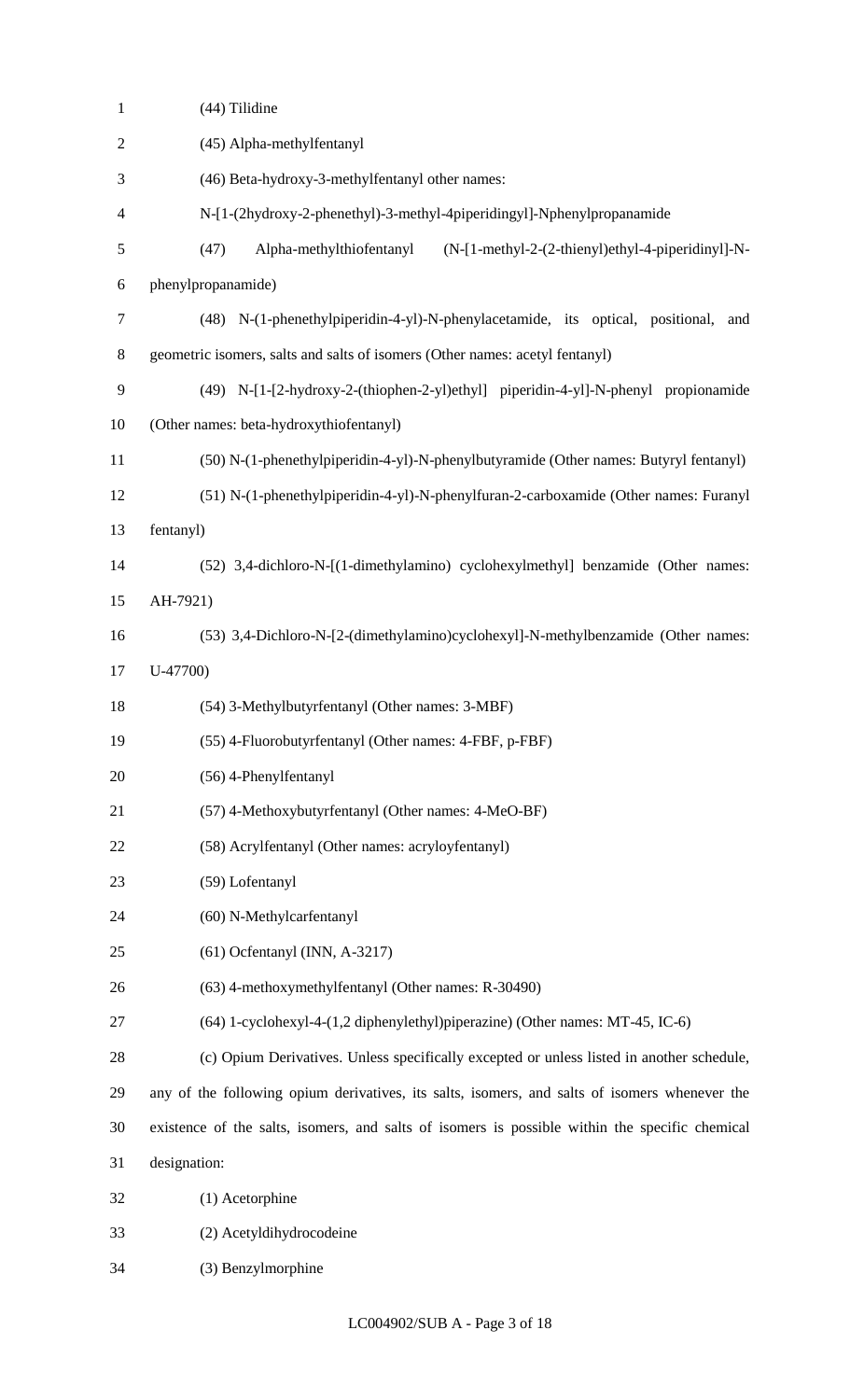| $\mathbf{1}$   | (4) Codeine methylbromide                                                                             |
|----------------|-------------------------------------------------------------------------------------------------------|
| $\overline{2}$ | (5) Codeine-N-Oxide                                                                                   |
| 3              | (6) Cyprenorphine                                                                                     |
| 4              | (7) Desomorphine                                                                                      |
| 5              | (8) Dihydromorphine                                                                                   |
| 6              | (9) Etorphine (Except hydrochloride salt)                                                             |
| 7              | $(10)$ Heroin                                                                                         |
| 8              | (11) Hydromorphinol                                                                                   |
| 9              | (12) Methyldesorphine                                                                                 |
| 10             | (13) Methylihydromorphine                                                                             |
| 11             | (14) Morphine methylbromide                                                                           |
| 12             | (15) Morphine methylsulfonate                                                                         |
| 13             | (16) Morphine-N-Oxide                                                                                 |
| 14             | (17) Myrophine                                                                                        |
| 15             | (18) Nococodeine                                                                                      |
| 16             | (19) Nicomorphine                                                                                     |
| 17             | (20) Normorphine                                                                                      |
| 18             | (21) Pholcodine                                                                                       |
| 19             | (22) Thebacon                                                                                         |
| 20             | (23) Drotebanol                                                                                       |
| 21             | (d) Hallucinogenic Substances. Unless specifically excepted or unless listed in another               |
| 22             | schedule, any material, compound, mixture, or preparation that contains any quantity of the           |
| 23             | following hallucinogenic substances, or that contains any of its salts, isomers, and salts of isomers |
| 24             | whenever the existence of the salts, isomers, and salts of isomers is possible within the specific    |
| 25             | chemical designation (for purposes of this subsection only, the term "isomer" includes the optical,   |
| 26             | position, and geometric isomers):                                                                     |
| 27             | $(1)$ 3, 4-methylenedioxy amphetamine                                                                 |
| 28             | (2) 5-methoxy-3, 4-methylenedioxy amphetamine                                                         |
| 29             | (3) 3, 4, 5-trimethoxy amphetamine                                                                    |
| 30             | (4) Bufotenine                                                                                        |
| 31             | (5) Diethyltryptamine                                                                                 |
| 32             | (6) Dimethyltryptamine                                                                                |
| 33             | (7) 4-methyl 2, 5-dimethoxyamphetamine                                                                |
| 34             | (8) Ibogaine                                                                                          |

LC004902/SUB A - Page 4 of 18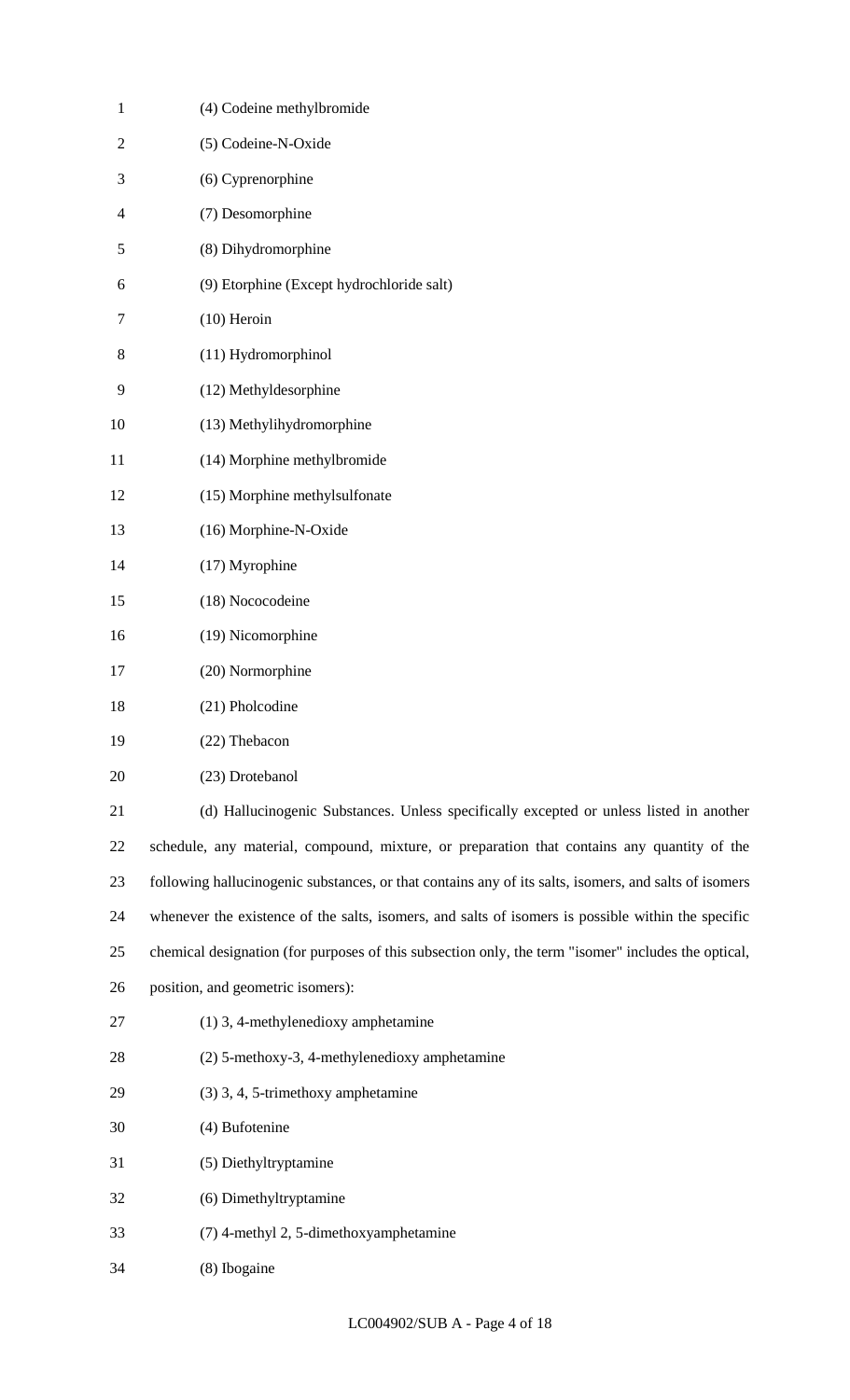| $\mathbf{1}$   | (9) Lysergic acid diethylamide                                                                                             |
|----------------|----------------------------------------------------------------------------------------------------------------------------|
| $\overline{2}$ | (10) Marihuana                                                                                                             |
| 3              | $(11)$ Mescaline                                                                                                           |
| $\overline{4}$ | (12) Peyote. Meaning all parts of the plant presently classified botanically as Lophophora                                 |
| 5              | Williamsii Lemair whether growing or not; the seeds of the plant; any extract from any part of the                         |
| 6              | plant; and any compound, manufacture, salt, derivative, mixture, or preparation of the plant, its                          |
| $\tau$         | seeds or extracts.                                                                                                         |
| 8              | (13) N-ethyl-3-piperidyl benzilate                                                                                         |
| 9              | (14) N-methyl-3-piperidyl benzilate                                                                                        |
| 10             | (15) Psilocybin                                                                                                            |
| 11             | (16) Psilocyn                                                                                                              |
| 12             | (17) Tetrahydrocannabinols. Synthetic equivalents of the substances contained in the plant,                                |
| 13             | or in the resinous extractives of Cannabis, sp. and/or synthetic substances, derivatives, and their                        |
| 14             | isomers with similar chemical structure and pharmacological activity such as the following: delta                          |
| 15             | 1 cis or trans tetrahydrocannabinol, and their optical isomers. Delta 6 cis or trans                                       |
| 16             | tetrahydrocannabinol and their optical isomers. Delta 3, 4 cis or trans tetrahydrocannabinol and                           |
| 17             | their optical isomer. (Since nomenclature of these substances is not internationally standardized,                         |
| 18             | compounds of these structures, regardless of numerical designation of atomic positions covered).                           |
| 19             | $(18)$ Thiophene analog of phencyclidine. $1-(1-(2 \thinspace \text{thing}) \thinspace \text{cyclo-hexyl})$ pipiridine: 2- |
| 20             | Thienyl analog of phencyclidine: TPCP                                                                                      |
| 21             | (19) 2,5 dimethoxyamphetamine                                                                                              |
| 22             | 4-bromo-2,5-dimethoxyamphetamine,<br>4-bromo-2,5-dimethoxy-alpha-<br>(20)                                                  |
| 23             | methylphenethyamine: 4-bromo-2,5-DMA                                                                                       |
| 24             | 4-methoxyamphetamine-4-methoxy-alpha-methylphenethylaimine:<br>(21)                                                        |
| 25             | paramethoxyamphetamine: PMA                                                                                                |
| 26             | Ethylamine analog of phencyclidine. N-ethyl-1-phenylcyclohexylamine, (1-<br>(22)                                           |
| 27             | phenylcyclohexyl) ethylamine, N-(1-phenylcyclophexyl) ethylamine, cyclohexamine, PCE                                       |
| 28             | (23) Pyrrolidine analog of phencyclidine. 1-(1-phencyclohexyl)-pyrrolidine PCPy, PHP                                       |
| 29             | (24) Parahexyl; some trade or other names: 3-Hexyl-1-hydroxy-7,8,9,10-tetrahydro-6,6,9-                                    |
| 30             | trimethyl-6H-dibenz o (b,d) pyran: Synhexyl.                                                                               |
| 31             | (25) Salvia Divinorum (Salvinorin A or Divinorin A), meaning any extract from any part                                     |
| 32             | of the plant, and any compound, salt derivative, or mixture of the plant or its extracts. This shall                       |
| 33             | not mean the unaltered plant.                                                                                              |
| 34             | (26) Datura stamonium (jimsom weed or datura), meaning any extract from any part of the                                    |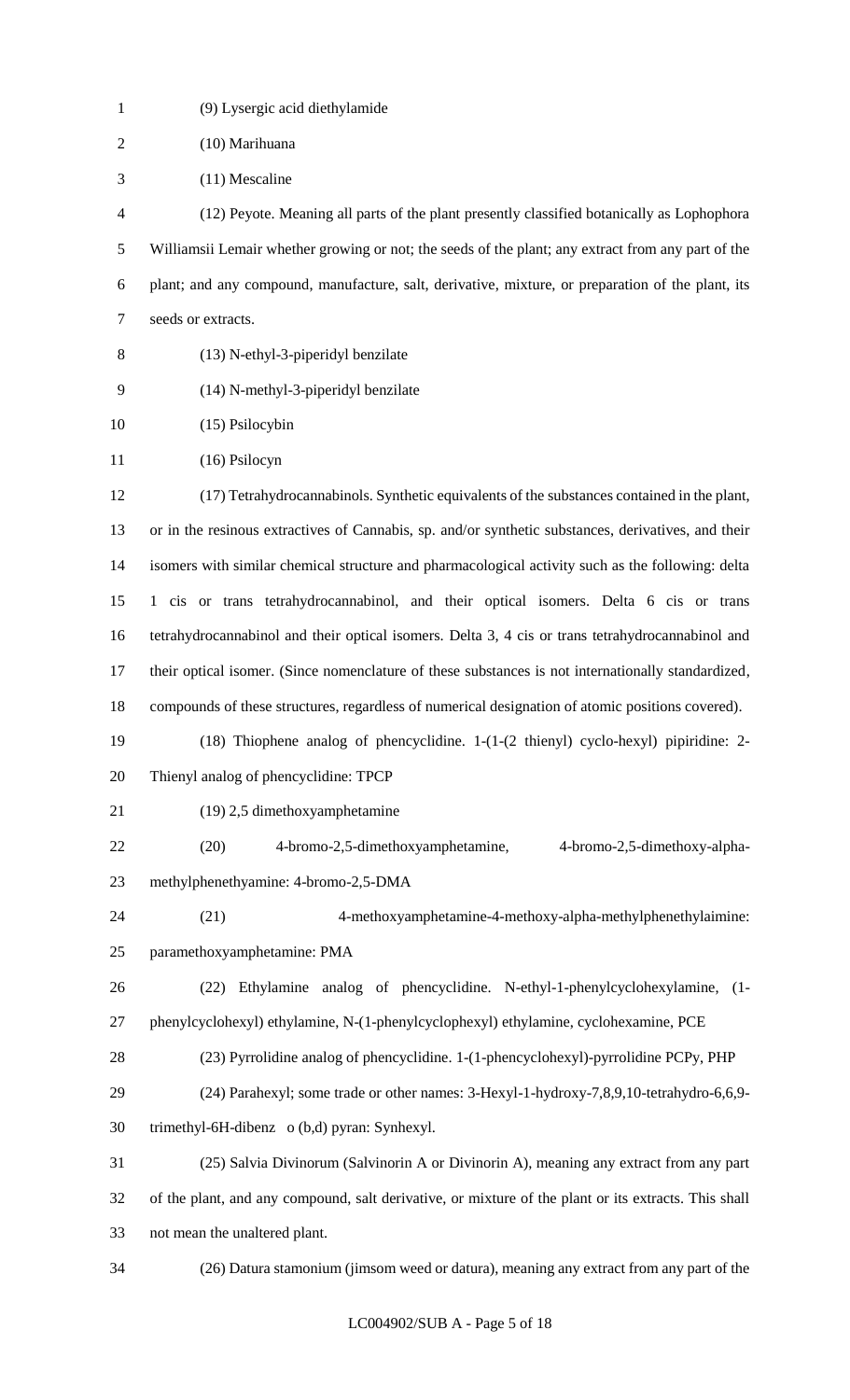plant, and any compound, salt derivative, or mixture of the plant or its extracts. This shall not mean

the unaltered plant.

 (e) Depressants. Unless specifically excepted or unless listed in another schedule, any material, compound, mixture, or preparation that contains any quantity of the following substances having a depressant effect on the central nervous system, including its salts, isomers, and salts of isomers whenever the existence of the salts, isomers, and salts of isomers is possible within the specific chemical designation: (1) Mecloqualone.

- (2) Methaqualone.
- (3) 3-methyl fentanyl (n-(3methyl-1(2-phenylethyl)-4-piperidyl)-N-phenylpropanamide.
- (4) 3,4-methyl-enedioxymethamphetamine (MDMA), its optical, positional, and geometric
- isomers, salts, and salts of isomers.

 (5) 1-methyl-4-phenyl-4-propionoxypiperidine (MPPP), its optical isomers, salts, and salts of isomers.

- (6) 1-(2-phenylethyl)-4-phenyl-4-acetyloxypiperidine (PEPAP), its optical isomers, salts, and salts of isomers.
- (7) N-(1-(1-methyl-2-phenyl)ethyl-4-piperidyl)-N-phenyl-acetamide (acetyl-alpha-methylfentanyl), its optical isomers, salts, and salts of isomers.
- (8) N-(1-(1-methyl-2(2-thienyl)ethyl-4-piperidyl)-N-phenylpropanami de (alpha-methylthiofentanyl), its optical isomers, salts, and salts of isomers.
- (9) N-(1-benzyl-piperidyl)-N-phenylpropanamide (benzyl-fentanyl), its optical isomers, salts, and salts of isomers.
- (10) N-(1-(2-hydroxy-2-phenyl)ethyl-4-piperidyl)-N-phenyl-propanamid e (beta-hydroxyfentanyl), its optical isomers, salts, and salts of isomers.
- (11) N-(3-methyl-1(2-hydroxy-2-phenyl)ethyl-4-piperidyl)-N-phenylpro panamide (beta-
- hydroxy-3-methylfentanyl), its optical and geometric isomers, salts, and salts of isomers.
- (12) N-(3-methyl)-1-(2-(2-thienyl)ethyl-4-piperidyl)-N-phenylpro-panamide (3- methylthiofentanyl), its optical and geometric isomers, salts, and salts of isomers.
- (13) N-(1-2-thienyl)methyl-4-piperidyl)-N-phenylpropanamide (thenylfentanyl), its optical isomers, salts, and salts of isomers.
- (14) N-(1-(2(2-thienyl)ethyl-4-piperidyl-N-phenylpropanamide (thiofentanyl), its optical

isomers, salts, and salts of isomers.

(15) N-[1-(2-phenylethyl)-4-piperidyl]-N-(4-fluorophenyl)-propanamid e (para-

fluorofentanyl), its optical isomers, salts, and salts of isomers.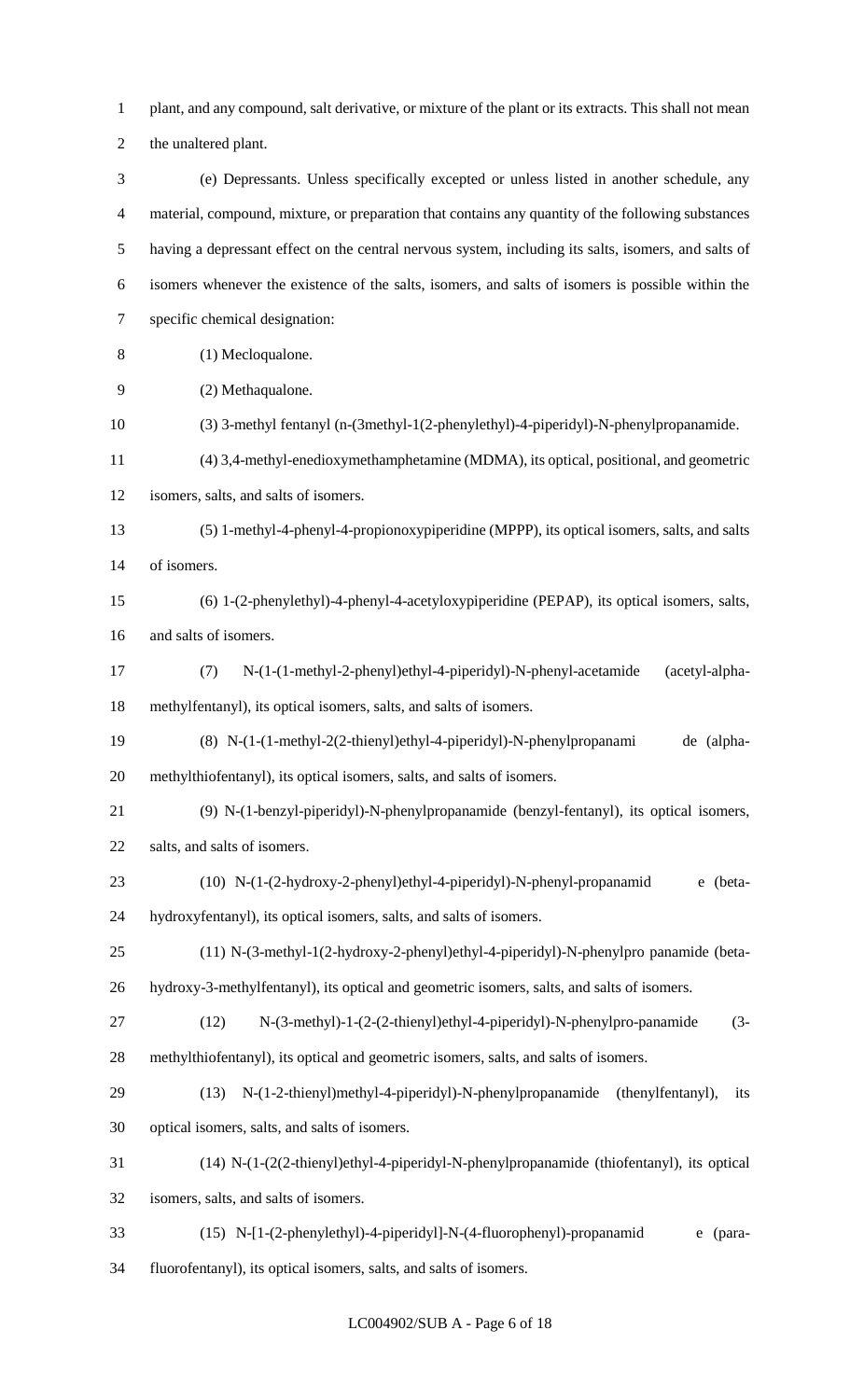(16) Gamma hydroxybutyrate, HOOC-CH2-CH2-CH2OH, its optical, position, or geometric isomers, salts, and salts of isomers. (f) Stimulants. Unless specifically excepted or unless listed in another schedule, any material, compound, mixture, or preparation that contains any quantity of the following substances having a stimulant effect on the central nervous system, including its salts, isomers, and salts of isomers: (1) Fenethylline (2) N-ethylamphetamine (3) 4-methyl-N-methylcathinone (Other name: mephedrone) (4) 3,4-methylenedioxy-N-methlycathinone (Other name: methylone) (5) 3,4-methylenedioxypyrovalerone (Other name: MDPV) (g) Any material, compound, mixture, or preparation that contains any quantity of the following substances: (1) 5-(1,1-Dimethylheptyl)-2-[(1R,3S)-3-hydroxycyclohexyl]-phenol (CP-47,497) (2) 5-(1,1-Dimethyloctyl)-2-[(1R,3S)-3-hydroxycyclohexyl]-phenol (cannabicyclohexanol and CP-47,497 c8 homologue) (3) 1-Butyl-3-(1 naphthoyl)indole, (JWH-073) (4) 1-[2-(4-Morpholinyl)ethyl]-3-(1-naphthoyl)indole (JWH-200) (5) 1-Pentyl-3-(1-napthoyl)indole, (JWH-018 and AM678) (h) Synthetic cannabinoids or piperazines. Unless specifically excepted, any chemical compound which is not approved by the United States Food and Drug Administration or, if approved, which is not dispensed or possessed in accordance with state and federal law, that contains Benzylpiperazine (BZP); Trifluoromethylphenylpiperazine (TFMPP); 1,1- Dimethylheptyl-11-hydroxytetrahydrocannabinol (HU-210); 1-Butyl-3-(1-naphthoyl) indole; 1- Pentyl-3-(1-naphthoyl) indole; dexanabinol (HU-211); or any compound in the following structural classes: (1) Naphthoylindoles: Any compound containing a 3-(1-naphthoyl)indole structure with substitution at the nitrogen atom of the indole ring by an alkyl, haloalkyl, alkenyl, cycloalkylmethyl, cycloalkylethyl, 1-(N-methyl-2-piperidinyl)methyl, or 2-(4-morpholinyl)ethyl group, whether or not further substituted in the indole ring to any extent and whether or not substituted in the naphthyl ring to any extent. Examples of this structural class include, but are not limited, to JWH-015, JWH-018, JWH-019, JWH-073, JWH-081, JWH-122, JWH-200, and AM-2201;

(2) Phenylacetylindoles: Any compound containing a 3-phenylacetylindole structure with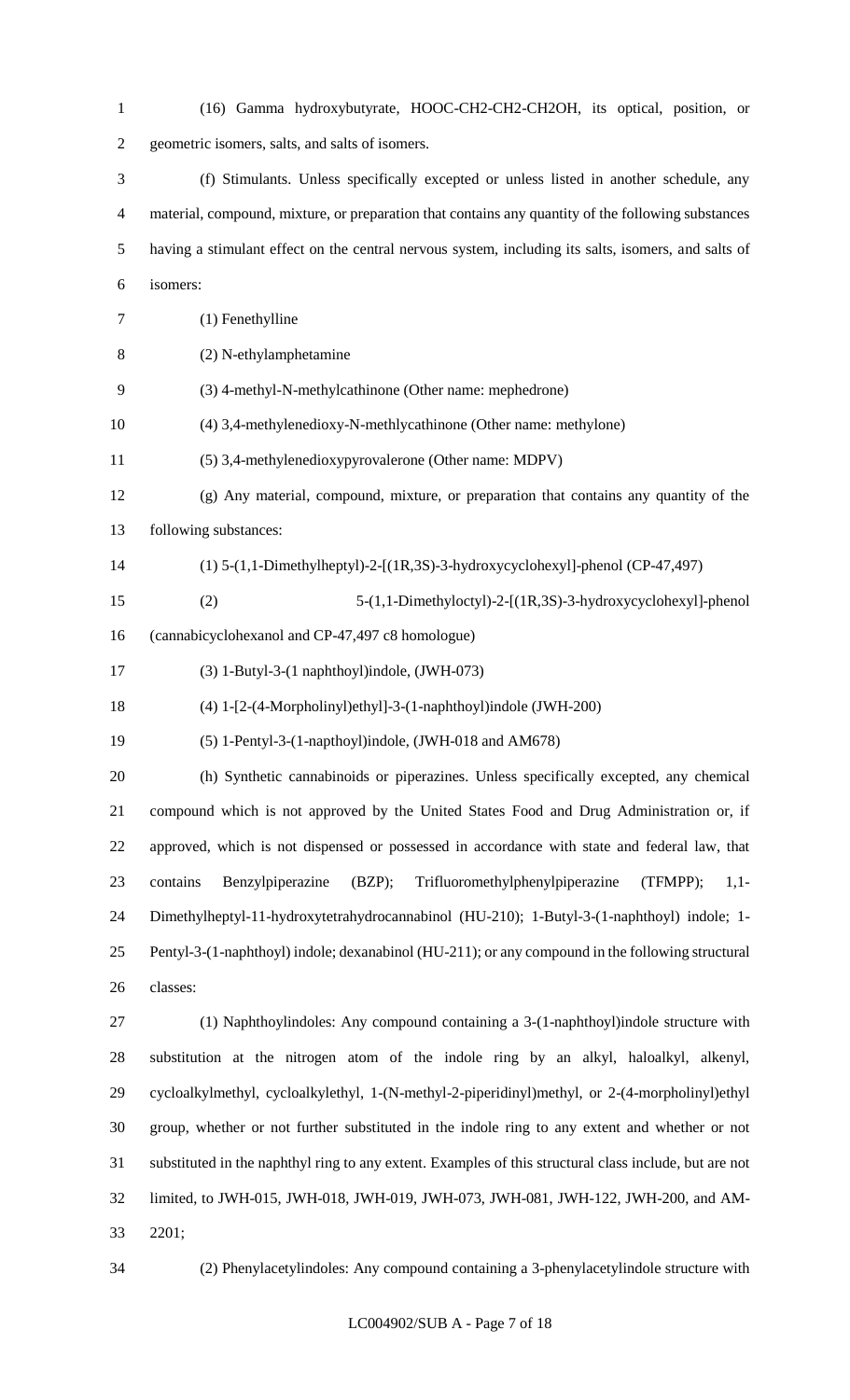substitution at the nitrogen atom of the indole ring by an alkyl, haloalkyl, alkenyl, cycloalkylmethyl, cycloalkylethyl, 1-(N-methyl-2-piperidinyl)methyl, or 2-(4-morpholinyl)ethyl group whether or not further substituted in the indole ring to any extent and whether or not substituted in the phenyl ring to any extent. Examples of this structural class include, but are not limited to, JWH-167, JWH-250, JWH-251, and RCS-8;

 (3) Benzoylindoles: Any compound containing a 3-(benzoyl) indole structure with substitution at the nitrogen atom of the indole ring by an alkyl, haloalkyl, alkenyl, cycloalkylmethyl, cycloalkylethyl, 1-(N-methyl-2-piperidinyl)methyl, or 2-(4-morpholinyl)ethyl group whether or not further substituted in the indole ring to any extent and whether or not substituted in the phenyl ring to any extent. Examples of this structural class include, but are not limited, to AM-630, AM-2233, AM-694, Pravadoline (WIN 48,098), and RCS-4;

 (4) Cyclohexylphenols: Any compound containing a 2-(3-hydroxycyclohexyl)phenol structure with substitution at the 5-position of the phenolic ring by an alkyl, haloalkyl, alkenyl, cycloalkylmethyl, cycloalkylethyl, 1-(N-methyl-2-piperidinyl)methyl, or 2-(4-morpholinyl)ethyl group whether or not substituted in the cyclohexyl ring to any extent. Examples of this structural 16 class include, but are not limited to, CP 47,497 and its C8 homologue (cannabicyclohexanol);

 (5) Naphthylmethylindoles: Any compound containing a 1H-indol-3-yl-(1-naphthyl) methane structure with substitution at the nitrogen atom of the indole ring by an alkyl, haloalkyl, alkenyl, cycloalkylmethyl, cycloalkylethyl, 1-(N-methyl-2-piperidinyl)methyl, or 2-(4- morpholinyl)ethyl group whether or not further substituted in the indole ring to any extent and whether or not substituted in the naphthyl ring to any extent. Examples of this structural class include, but are not limited to, JWH-175, JWH-184, and JWH-185;

 (6) Naphthoylpyrroles: Any compound containing a 3-(1-naphthoyl)pyrrole structure with substitution at the nitrogen atom of the pyrrole ring by an alkyl, haloalkyl, alkenyl, cycloalkylmethyl, cycloalkylethyl, 1-(N-methyl-2-piperidinyl)methyl, or 2-(4-morpholinyl)ethyl group whether or not further substituted in the pyrrole ring to any extent and whether or not substituted in the naphthyl ring to any extent. Examples of this structural class include, but are not limited, to JWH-030, JWH-145, JWH-146, JWH-307, and JWH-368;

 (7) Naphthylmethylindenes: Any compound containing a 1-(1-naphthylmethyl)indene structure with substitution at the 3-position of the indene ring by an alkyl, haloalkyl, alkenyl, cycloalkylmethyl, cycloalkylethyl, 1-(N-methyl-2-piperidinyl)methyl, or 2-(4-morpholinyl)ethyl group whether or not further substituted in the indene ring to any extent and whether or not substituted in the naphthyl ring to any extent. Examples of this structural class include, but are not limited to, JWH-176; or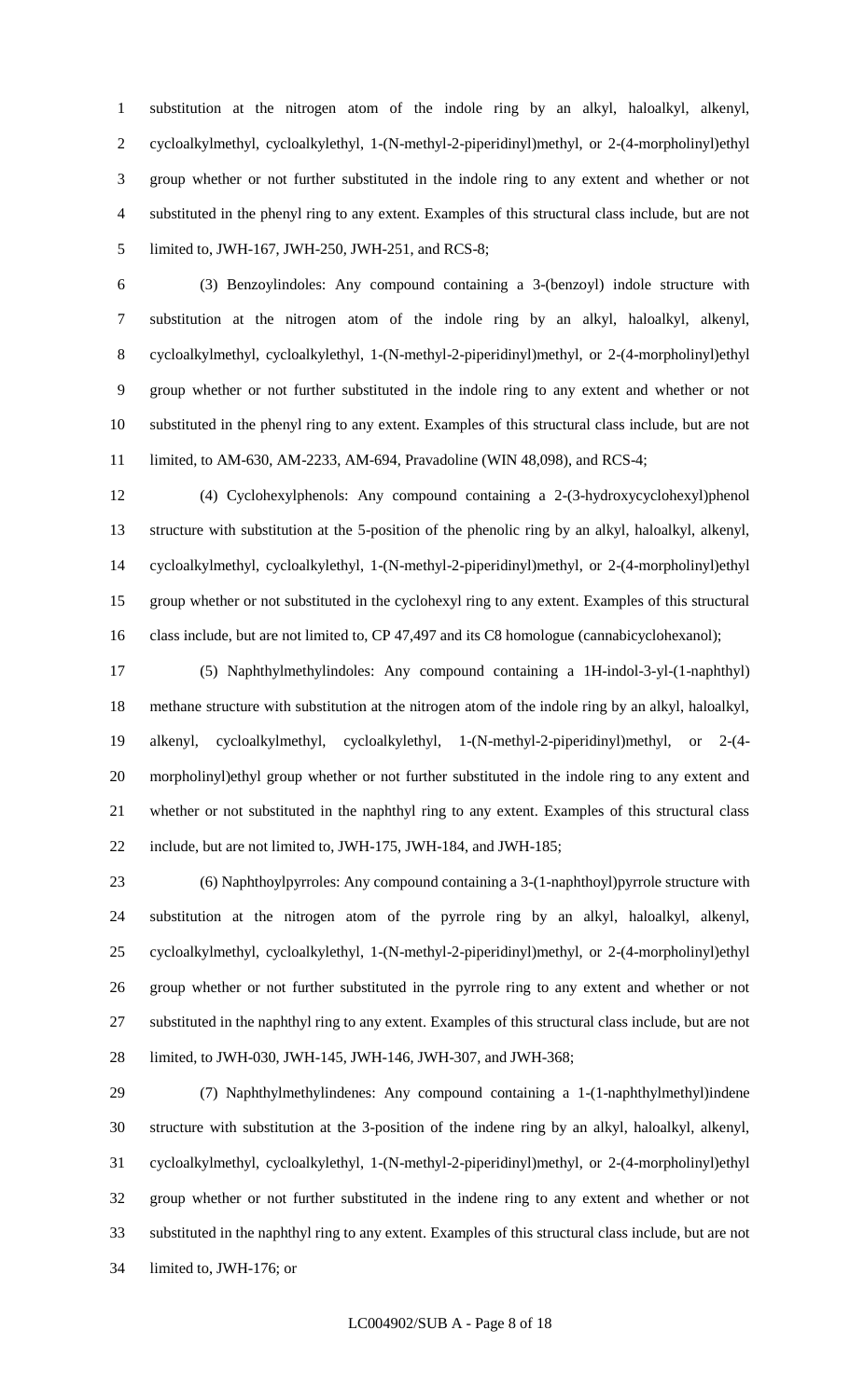(8) Any other synthetic cannabinoid or piperazine which is not approved by the United States Food and Drug Administration or, if approved, which is not dispensed or possessed in accordance with state and federal law.

 (i) Synthetic cathinones. Unless specifically excepted, any chemical compound which is not approved by the United States Food and Drug Administration or, if approved, which is not dispensed or possessed in accordance with state and federal law, not including bupropion, structurally derived from 2-aminopropan-1-one by substitution at the 1-position with either phenyl, naphthyl, or thiophene ring systems, whether or not the compound is further modified in one or more of the following ways:

 (1) By substitution in the ring system to any extent with alkyl, alkylenedioxy, alkoxy, haloalkyl, hydroxyl, or halide substituents, whether or not further substituted in the ring system by one or more other univalent substituents. Examples of this class include, but are not limited to, 3,4- Methylenedioxycathinone (bk-MDA);

 (2) By substitution at the 3-position with an acyclic alkyl substituent. Examples of this class include, but are not limited to, 2-methylamino-1-phenylbutan-1-one (buphedrone);

 (3) By substitution at the 2-amino nitrogen atom with alkyl, dialkyl, benzyl, or methoxybenzyl groups, or by inclusion of the 2-amino nitrogen atom in a cyclic structure. Examples of this class include, but are not limited to, Dimethylcathinone, Ethcathinone, and α-Pyrrolidinopropiophenone (α-PPP); or

 (4) Any other synthetic cathinone which is not approved by the United States Food and Drug Administration or, if approved, is not dispensed or possessed in accordance with state or federal law.

Schedule II

 (a) Schedule II shall consist of the drugs and other substances, by whatever official name, common or usual name, chemical name, or brand name designated, listed in this section.

 (b) Substances, vegetable origin, or chemical synthesis. Unless specifically excepted or unless listed in another schedule, any of the following substances whether produced directly or indirectly by extraction from substances of vegetable origin, or independently by means of chemical synthesis, or by a combination of extraction and chemical synthesis:

 (1) Opium and opiate, and any salt, compound, derivative, or preparation of opium or opiate excluding naloxone and its salts, and excluding naltrexone and its salts, but including the following:

(i) Raw opium

(ii) Opium extracts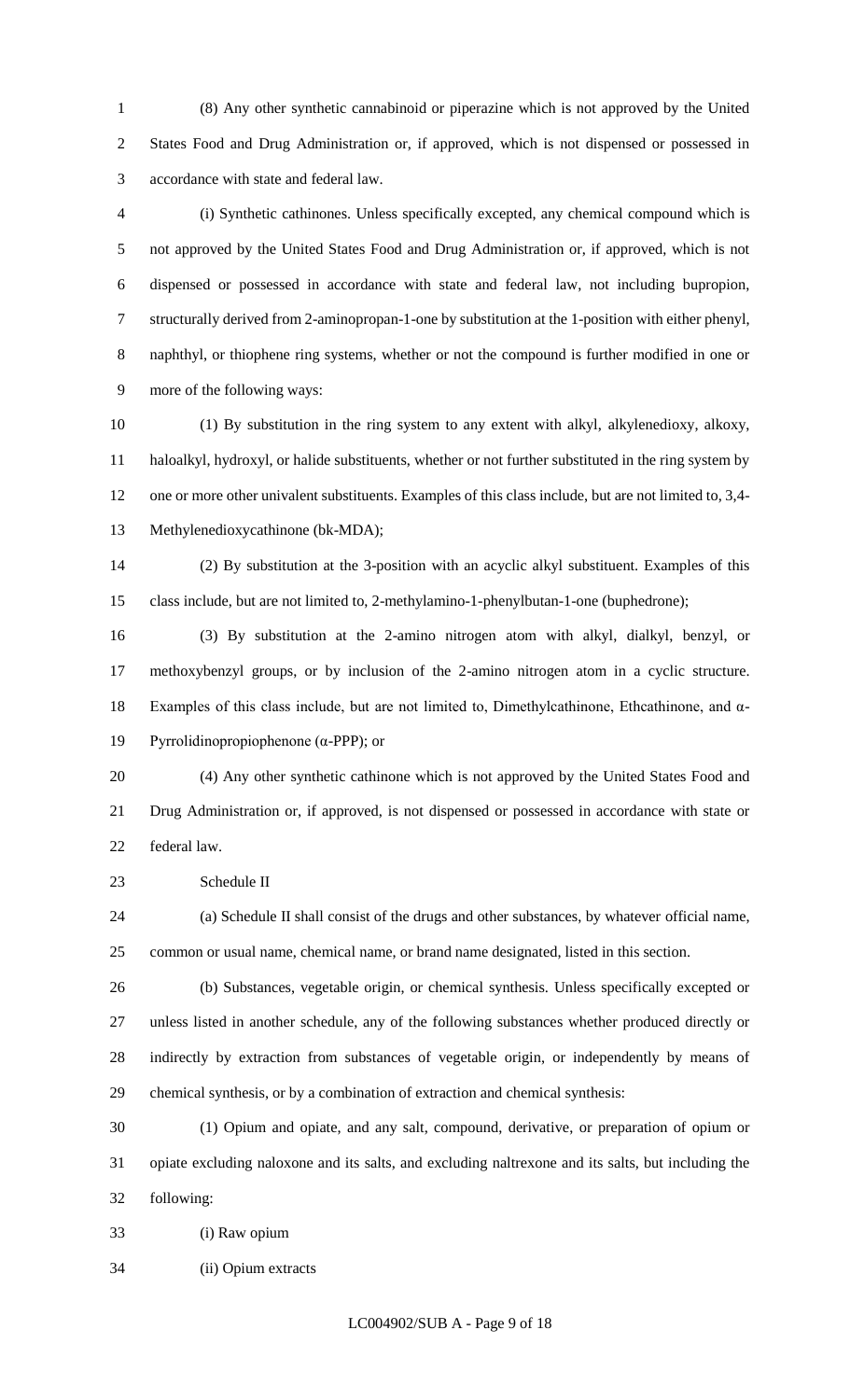| $\mathbf{1}$   | (iii) Opium fluid extracts                                                                                |
|----------------|-----------------------------------------------------------------------------------------------------------|
| $\overline{2}$ | (iv) Powdered opium                                                                                       |
| 3              | (v) Granulated opium                                                                                      |
| 4              | (vi) Tincture of opium                                                                                    |
| 5              | (vii) Etorphine hydrochloride                                                                             |
| 6              | (viii) Codeine                                                                                            |
| 7              | (ix) Ethylmorphine                                                                                        |
| 8              | (x) Hydrocodone                                                                                           |
| 9              | (xi) Hydromorphone                                                                                        |
| 10             | (xii) Metopon                                                                                             |
| 11             | (xiii) Morphine                                                                                           |
| 12             | (xiv) Oxycodone                                                                                           |
| 13             | (xv) Oxymorphone                                                                                          |
| 14             | (xvi) Thebaine                                                                                            |
| 15             | (2) Any salt, compound, derivative, or preparation that is chemically equivalent or identical             |
| 16             | with any of the substances referred to in subdivision (1) of this subsection, except that these           |
| 17             | substances shall not include the isoquinoline alkaloids of opium.                                         |
| 18             | (3) Opium poppy and poppy straw.                                                                          |
| 19             | (4) Coca leaves and any salt, compound, derivative, or preparation of coca leaves, and any                |
| 20             | salt, compound, derivative, or preparation that is chemically equivalent or identical with any of         |
| 21             | these substances, except that the substances shall not include decocainized coca leaves or extraction     |
| 22             | of coca leaves, which extractions do not contain cocaine or ecgonine.                                     |
| 23             | (5) Concentrate of poppy straw (the crude extract of poppy straw in liquid, solid, or powder              |
| 24             | form that contains the phenanthrine alkaloids of the opium poppy).                                        |
| 25             | (c) Opiates. Unless specifically excepted or unless listed in another schedule, any of the                |
| 26             | following opiates, including its isomers, esters, ethers, salts; and salts of isomers, esters, and ethers |
| 27             | whenever the existence of the isomers, esters, ethers, and salts is possible within the specific          |
| 28             | chemical designation:                                                                                     |
| 29             | (1) Alphaprodine                                                                                          |
| 30             | (2) Anileridine                                                                                           |
| 31             | (3) Bezitramide                                                                                           |
| 32             | (4) Dihydrocodeine                                                                                        |
| 33             | (5) Diphenoxylate                                                                                         |
| 34             | (6) Fentanyl                                                                                              |
|                |                                                                                                           |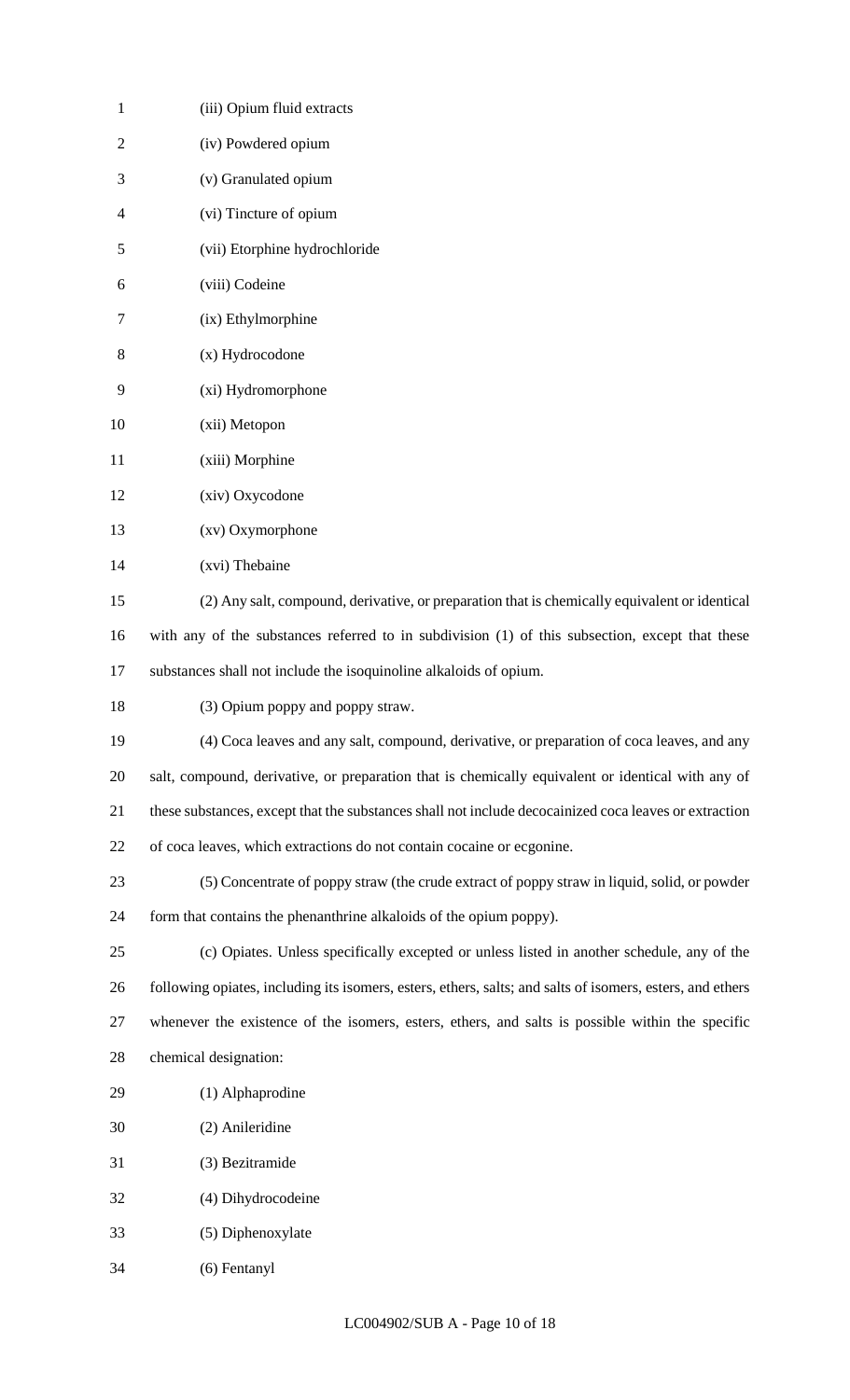| 1              | (7) Isomethadone                                                                                     |
|----------------|------------------------------------------------------------------------------------------------------|
| $\overline{c}$ | (8) Levomethorphan                                                                                   |
| 3              | (9) Levorphanol                                                                                      |
| 4              | (10) Metazocine                                                                                      |
| 5              | (11) Methadone                                                                                       |
| 6              | (12) Methadone-Intermediate, 4-cyano-2-dimethylamino-4, 4-diphenyl butane                            |
| $\tau$         | (13) Moramide-Intermediate, 2-methyl-3-morpholino-1, 1-diphenylpropane-carboxylic                    |
| 8              | acid                                                                                                 |
| 9              | (14) Pethidine                                                                                       |
| 10             | (15) Pethidine-Intermediate-A, 4-cyano-1-methyl-4-phenylpiperidine                                   |
| 11             | (16) Pethidine-Intermediate-B, ethyl-4-phenylpiperidine-4-carboxylate                                |
| 12             | (17) Pethidine-Intermediate-C, 1-methyl-4-phenylpiperidine-4-carboxylic acid                         |
| 13             | (18) Phenaxocine                                                                                     |
| 14             | (19) Piminodine                                                                                      |
| 15             | (20) Racemethorphan                                                                                  |
| 16             | (21) Racemorphan                                                                                     |
| 17             | (22) Bulk Dextropropoxyphene (non-dosage forms)                                                      |
| 18             | (23) Suffentanil                                                                                     |
| 19             | (24) Alfentanil                                                                                      |
| 20             | (25) Levoalphacetylmethadol                                                                          |
| 21             | (26) Carfentanil                                                                                     |
| 22             | (27) Remifentanil                                                                                    |
| 23             | (d) Stimulants. Unless specifically excepted or unless listed in another schedule, any               |
| 24             | material, compound, mixture, or preparation that contains any quantity of the following substances   |
| 25             | having a stimulant effect on the central nervous system:                                             |
| 26             | (1) Amphetamine, its salts, optical isomers, and salts of its optical isomers.                       |
| 27             | (2) Methamphetamine, its salts, and salts of its isomers.                                            |
| 28             | (3) Phenmetrazine and its salts.                                                                     |
| 29             | (4) Methylphenidate.                                                                                 |
| 30             | (e) Depressants. Unless specifically excepted or unless listed in another schedule, any              |
| 31             | material, compound, mixture, or preparation that contains any quantity of the following substances   |
| 32             | having a depressant effect on the central nervous system, including its salts, isomers, and salts of |
| 33             | isomers whenever the existence of the salts, isomers, and salts of isomers is possible within the    |
| 34             | specific chemical designation:                                                                       |
|                |                                                                                                      |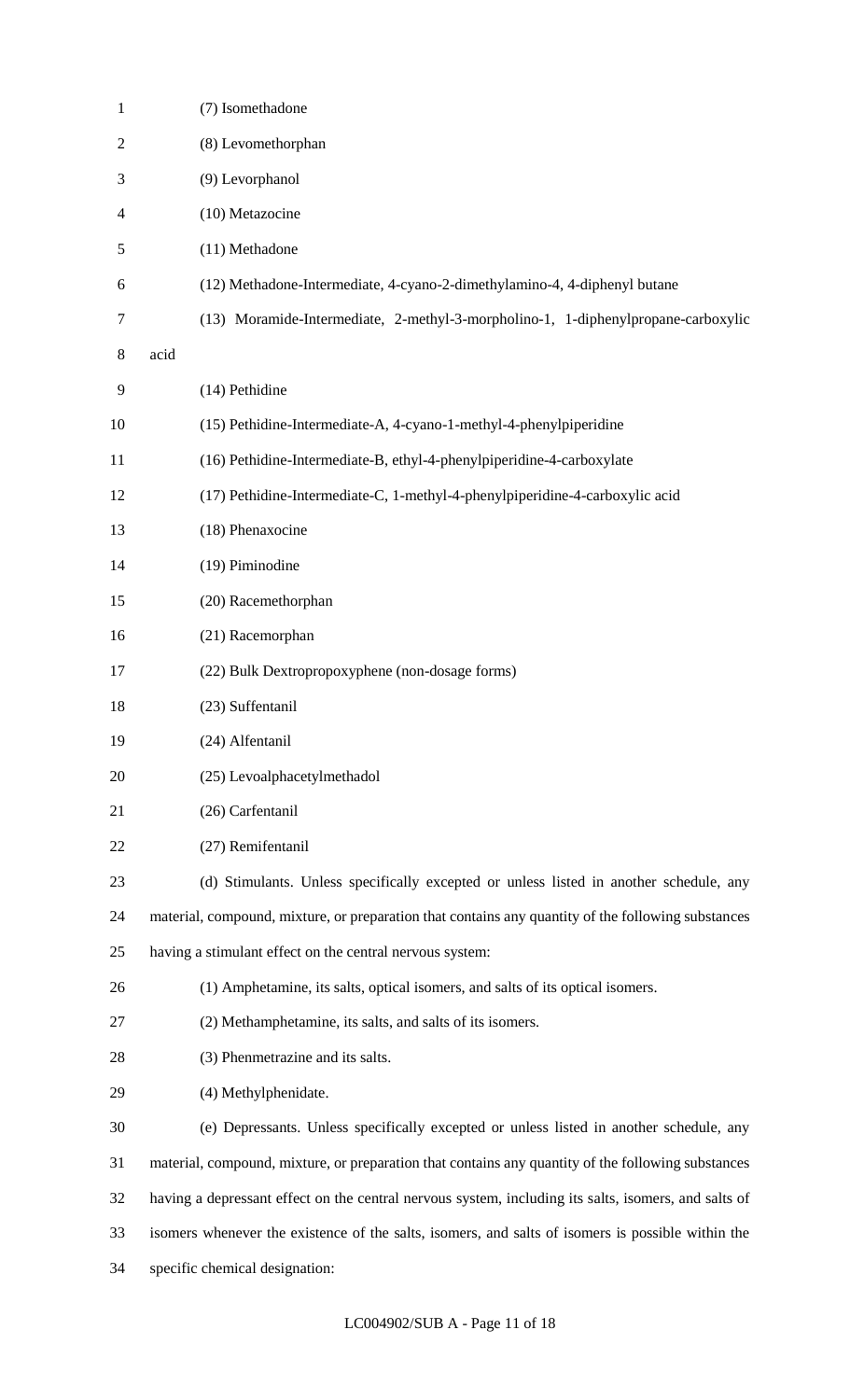| $\mathbf{1}$   | (1) Amobarbital                                                                                    |
|----------------|----------------------------------------------------------------------------------------------------|
| $\overline{2}$ | (2) Glutethimide                                                                                   |
| 3              | (3) Methyprylon                                                                                    |
| 4              | (4) Pentobarbital                                                                                  |
| 5              | (5) Phencyclidine                                                                                  |
| 6              | (6) Secobarbital                                                                                   |
| 7              | (7) Phencyclidine immediate precursors:                                                            |
| 8              | (i) 1-phencyclohexylamine                                                                          |
| 9              | (ii) 1-piperidinocyclohexane-carbonitrile (PCC)                                                    |
| 10             | (8) Immediate precursor to amphetamine and methamphetamine: Phenylacetone. Some                    |
| 11             | other names: phenyl-2-propanone; P2P; benzyl methyl ketone; methyl benzone ketone.                 |
| 12             | Schedule III                                                                                       |
| 13             | (a) Unless specifically excepted or unless listed in another schedule, any material,               |
| 14             | compound, mixture, or preparation that contains any quantity of the following substances having a  |
| 15             | depressant effect on the central nervous system:                                                   |
| 16             | (1) Any substance that contains any quantity of a derivative of barbituric acid or any salt        |
| 17             | of a derivative of barbituric acid.                                                                |
| 18             | (2) Chlorhexadol                                                                                   |
| 19             | (3) Lysergic acid                                                                                  |
| 20             | (4) Lysergic acid amide                                                                            |
| 21             | (5) Sulfondiethylmethane                                                                           |
| 22             | (6) Sulfonethylmethane                                                                             |
| 23             | (7) Sylfonmethane                                                                                  |
| 24             | (8) Any compound, mixture, or preparation containing amobarbital, secobarbital,                    |
| 25             | pentobarbital, or any salt of them and one or more other active medicinal ingredients that are not |
| 26             | listed in any schedule.                                                                            |
| 27             | (9) Any suppository dosage form containing amobarbital, secobarbital, pentobarbital, or            |
| 28             | any salt of any of these drugs and approved by the Food and Drug Administration for marketing      |
| 29             | only as a suppository.                                                                             |
| 30             | (10) Ketamine, its salts, isomers, and salts of isomers. (Some other names for ketamine:           |
| 31             | (+)-2-(2-chlorophenyl)-2-(methylamino)-cyclohexanone).                                             |
| 32             | (b) Unless specifically excepted or unless listed in another schedule, any material,               |
| 33             | compound, mixture, or preparation containing limited quantities of any of the following narcotic   |
| 34             | drugs, or any salts of them:                                                                       |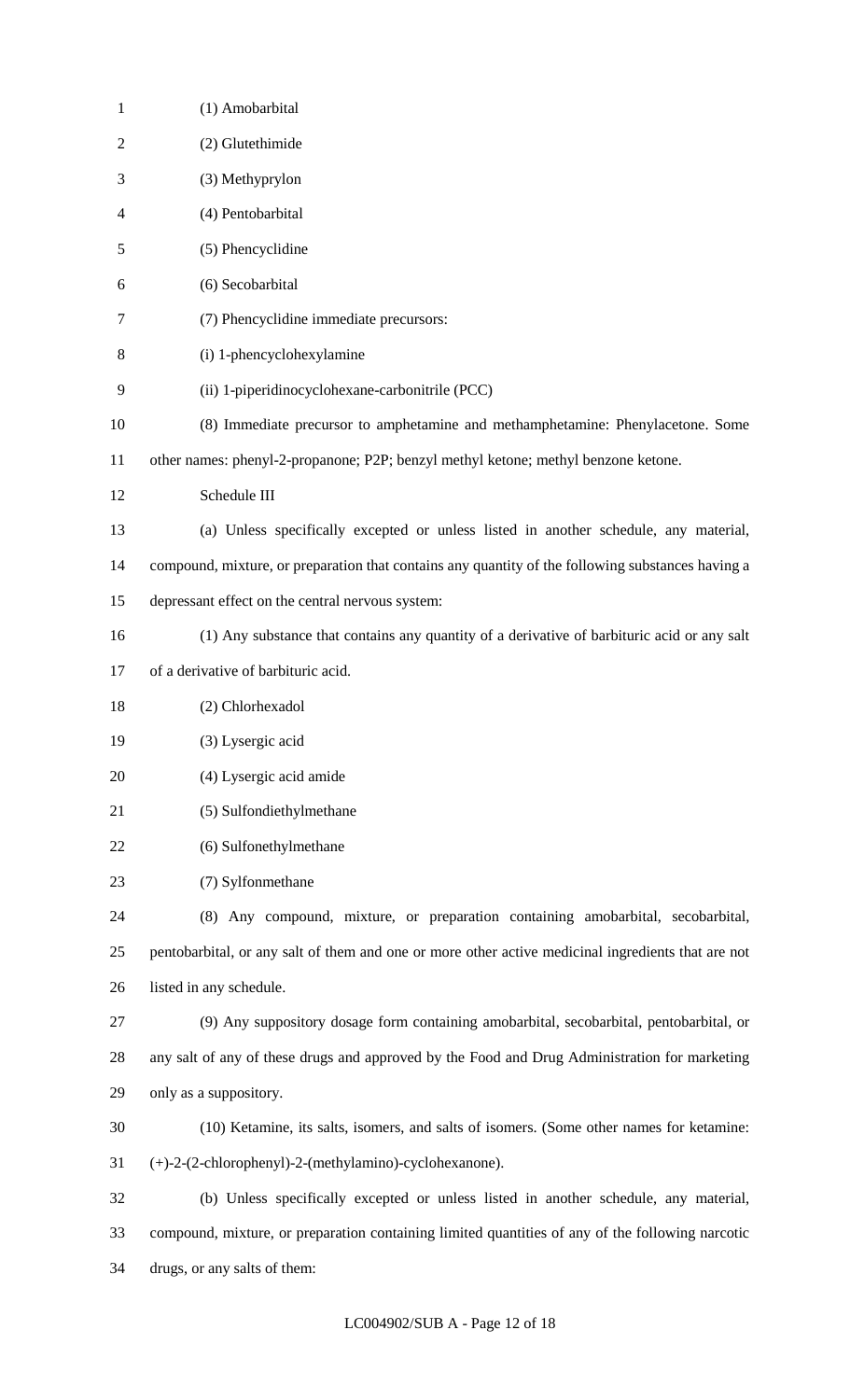(1) Not more than one and eight tenths grams (1.8 gms.) of codeine per one hundred 2 milliliters (100 mls.) or not more than ninety milligrams (90 mgs.) per dosage unit, with an equal or greater quantity of an isoquinoline alkaloid of opium.

 (2) Not more than one and eight tenths grams (1.8 gms.) of codeine per one hundred milliliters (100 mls.) or not more than ninety milligrams (90 mgs.) per dosage unit, with one or more active, nonnarcotic ingredients in recognized therapeutic amounts.

 (3) Not more than three hundred milligrams (300 mgs.) of dihydrocodeinone per one hundred milliliters (100 mls.) or not more than fifteen milligrams (15 mgs.) per dosage unit, with a fourfold or greater quantity of an isoquinoline alkaloid of opium.

 (4) Not more than three hundred milligrams (300 mgs.) of dihydrocodeinone per one hundred milliliters (100 mls.) or not more than fifteen milligrams (15 mgs.) per dosage unit, with one or more active nonnarcotic ingredients in recognized therapeutic amounts.

 (5) Not more than one and eight tenths grams (1.8 gms.) of dihydrocodeine per one hundred milliliters (100 mls.) or not more than ninety milligrams (90 mgs.) per dosage unit, with one or more active nonnarcotic ingredients in recognized therapeutic amounts.

 (6) Not more than three hundred milligrams (300 mgs.) of ethylmorphine per one hundred milliliters (100 mls.) or not more than fifteen milligrams (15 mgs.) per dosage unit, with one or more active nonnarcotic ingredients in recognized therapeutic amounts.

 (7) Not more than five hundred milligrams (500 mgs.) of opium per one hundred milliliters (100 mls.) or per one hundred grams (100 gms.) or not more than twenty-five milligrams (25 mgs.) per dosage unit, with one or more active nonnarcotic ingredients in recognized therapeutic amounts. (8) Not more than fifty milligrams (50 mgs.) of morphine per one hundred milliliters (100 mls.) per one hundred grams (100 gms.) with one or more active, nonnarcotic ingredients in recognized therapeutic amounts.

 (c) Stimulants. Unless specifically excepted or listed in another schedule, any material, compound, mixture, or preparation that contains any quantity of the following substances having a stimulant effect on the central nervous system, including its salts, isomers, and salts of the isomers whenever the existence of the salts of isomers is possible within the specific chemical designation:

- (1) Benzphetamine
- (2) Chlorphentermine
- (3) Clortermine
- (4) Mazindol
- (5) Phendimetrazine

(d) Steroids and hormones. Anabolic steroids (AS) or human growth hormone (HGH),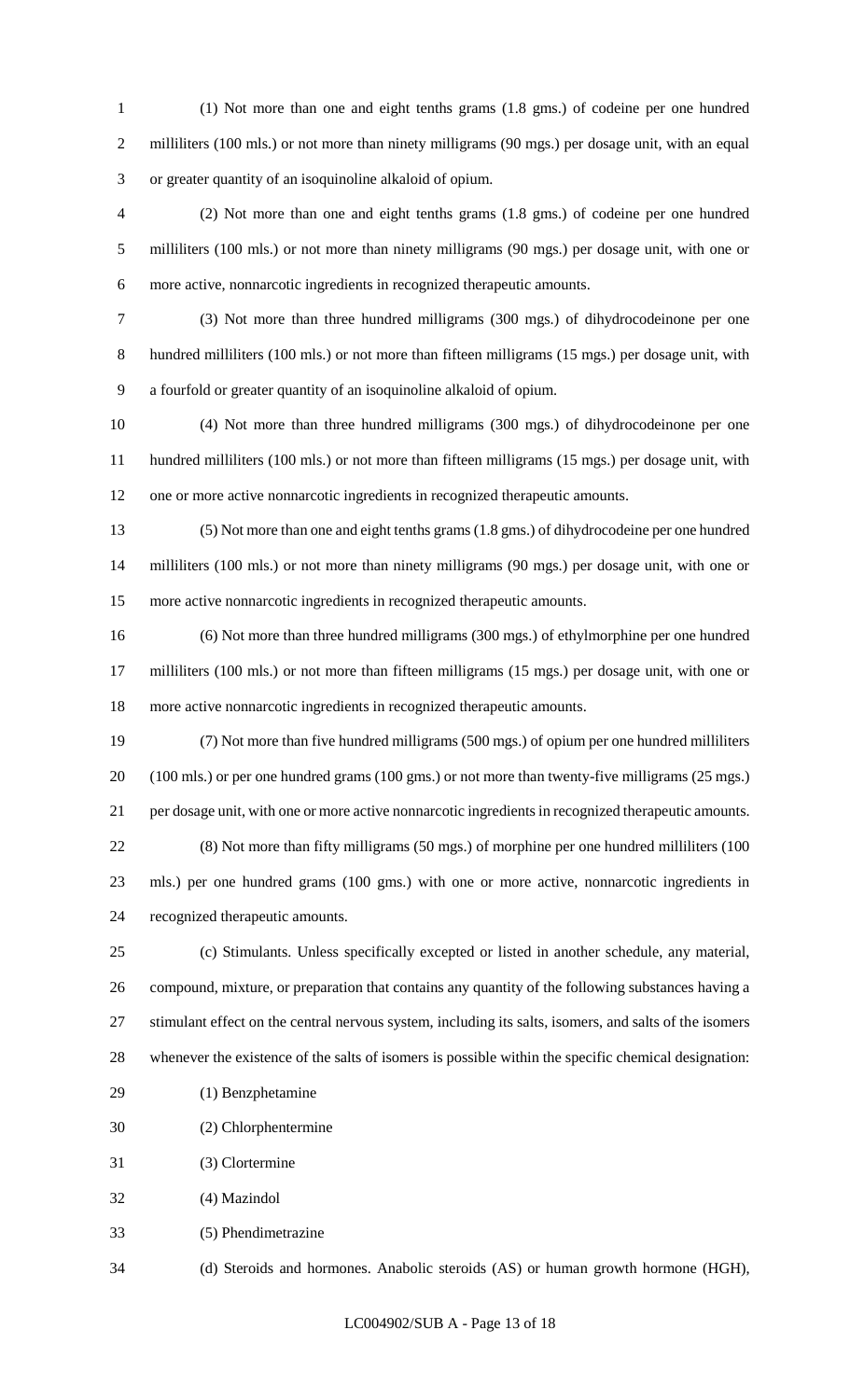- excluding those compounds, mixtures, or preparations containing an anabolic steroid that because
- of its concentration, preparation, mixture, or delivery system, has no significant potential for abuse,
- as published in 21 C.F.R. § 1308.34, including, but not limited to, the following:
- (1) Chlorionic Chorionic gonadotropin, except for veterinary use and when that use is
- approved by the Food and Drug Administration.
- (2) Clostebol
- (3) Dehydrochlormethyltestosterone
- (4) Ethylestrenol
- (5) Fluoxymesterone
- (6) Mesterolone
- (7) Metenolone
- (8) Methandienone
- (9) Methandrostenolone
- (10) Methyltestosterone
- (11) Nandrolone decanoate
- (12) Nandrolone phenpropionate
- (13) Norethandrolone
- (14) Oxandrolone
- (15) Oxymesterone
- (16) Oxymetholone
- (17) Stanozolol
- (18) Testosterone propionate
- (19) Testosterone-like related compounds
- (20) Human Growth Hormone (HGH)
- (e) Hallucinogenic substances.
- (1) Dronabinol (synthetic) in sesame oil and encapsulated in a soft gelatin capsule in U.S.
- Food and Drug Administration-approved drug product. (Some other names for dronabinol: (6aR-
- trans)-6a, 7, 8, 10a-tetrahydro-6, 6, 9-trimethyl-3-pentyl-6H-dibenzo[b,d] pyra n-1-ol,or(-)-delta-
- 9(trans)-tetrahydrocannabinol.)
- Schedule IV
- (1) Barbital.
- (2) Chloral betaine
- (3) Chloral hydrate
- (4) Ethchrovynol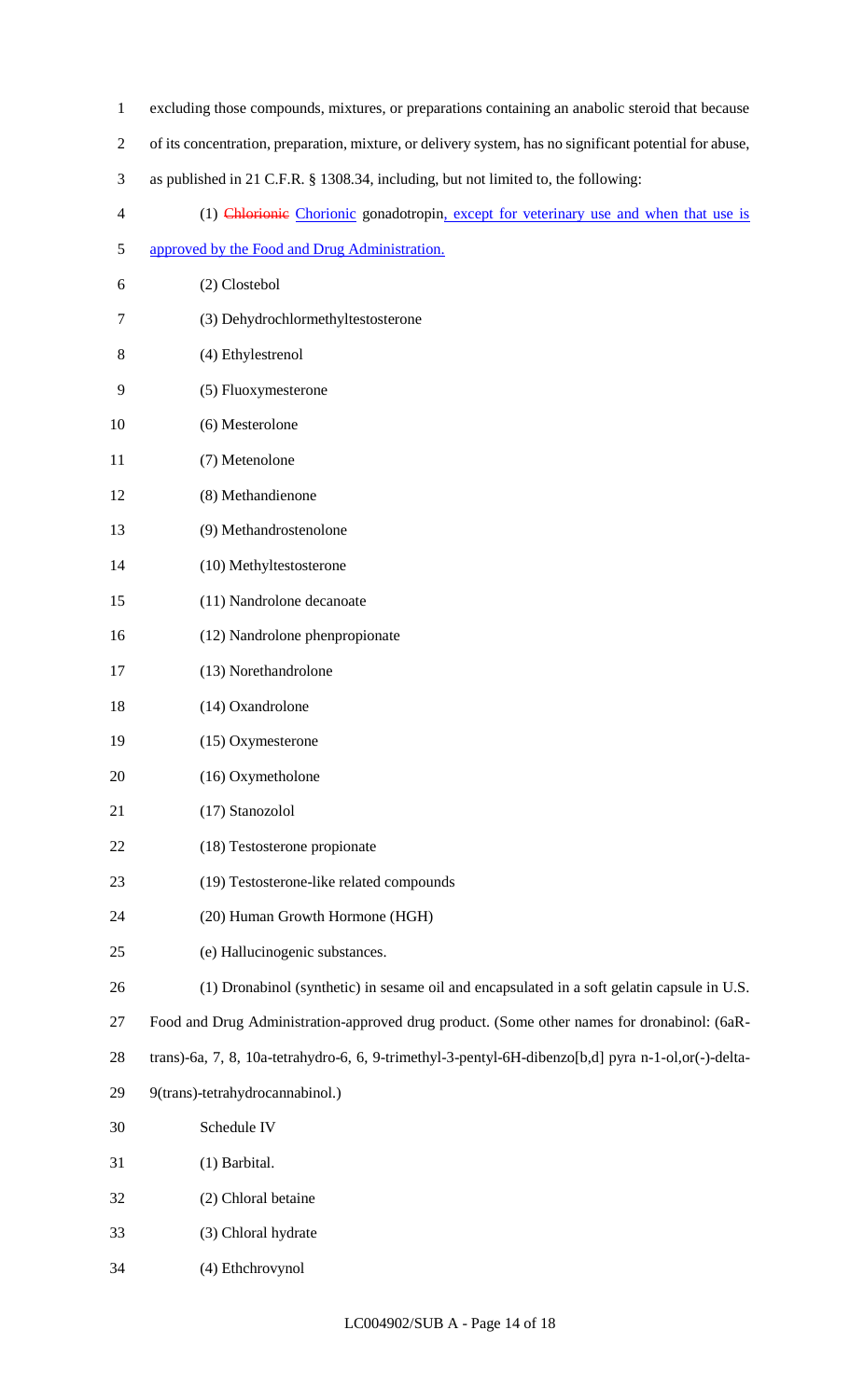| $\mathbf{1}$   | (5) Ethinamate                                                                                      |
|----------------|-----------------------------------------------------------------------------------------------------|
| $\overline{2}$ | (6) Methohexital                                                                                    |
| 3              | (7) Meprobamate                                                                                     |
| 4              | (8) Methylphenobarbital                                                                             |
| 5              | (9) Paraldehyde                                                                                     |
| 6              | (10) Petrichloral                                                                                   |
| 7              | (11) Phenobarbital                                                                                  |
| 8              | (12) Fenfluramine                                                                                   |
| 9              | (13) Diethylpropion                                                                                 |
| 10             | (14) Phentermine                                                                                    |
| 11             | (15) Pemoline (including organometallic complexes and chelates thereof).                            |
| 12             | (16) Chlordiazepoxide                                                                               |
| 13             | (17) Clonazepam                                                                                     |
| 14             | (18) Clorazepate                                                                                    |
| 15             | (19) Diazepam                                                                                       |
| 16             | (20) Flurazepam                                                                                     |
| 17             | (21) Mebutamate                                                                                     |
| 18             | (22) Oxazepam                                                                                       |
| 19             | (23) Unless specifically excepted or unless listed in another schedule, any material,               |
| 20             | compound, mixture, or preparation that contains any quantity of the following substances, including |
| 21             | its salts:                                                                                          |
| 22             | Dextropropoxyphene(alpha-(+)-4-dimethylamino-1,2-diphenyl-3-methyl-2-propronox                      |
| 23             | ybutane).                                                                                           |
| 24             | (24) Prazepam                                                                                       |
| 25             | (25) Lorazepam                                                                                      |
| 26             | (26) Not more than one milligram (1 mg.) of difenoxin and not less than twenty-five (25)            |
| 27             | micrograms of atropine sulfate per dosage unit.                                                     |
| 28             | (27) Pentazocine                                                                                    |
| 29             | (28) Pipradrol                                                                                      |
| 30             | (29) SPA (-)-1-dimethylamino-1, 2-diphenylethane                                                    |
| 31             | (30) Temazepam                                                                                      |
| 32             | (31) Halazepam                                                                                      |
| 33             | (32) Alprazolam                                                                                     |
| 34             | (33) Bromazepam                                                                                     |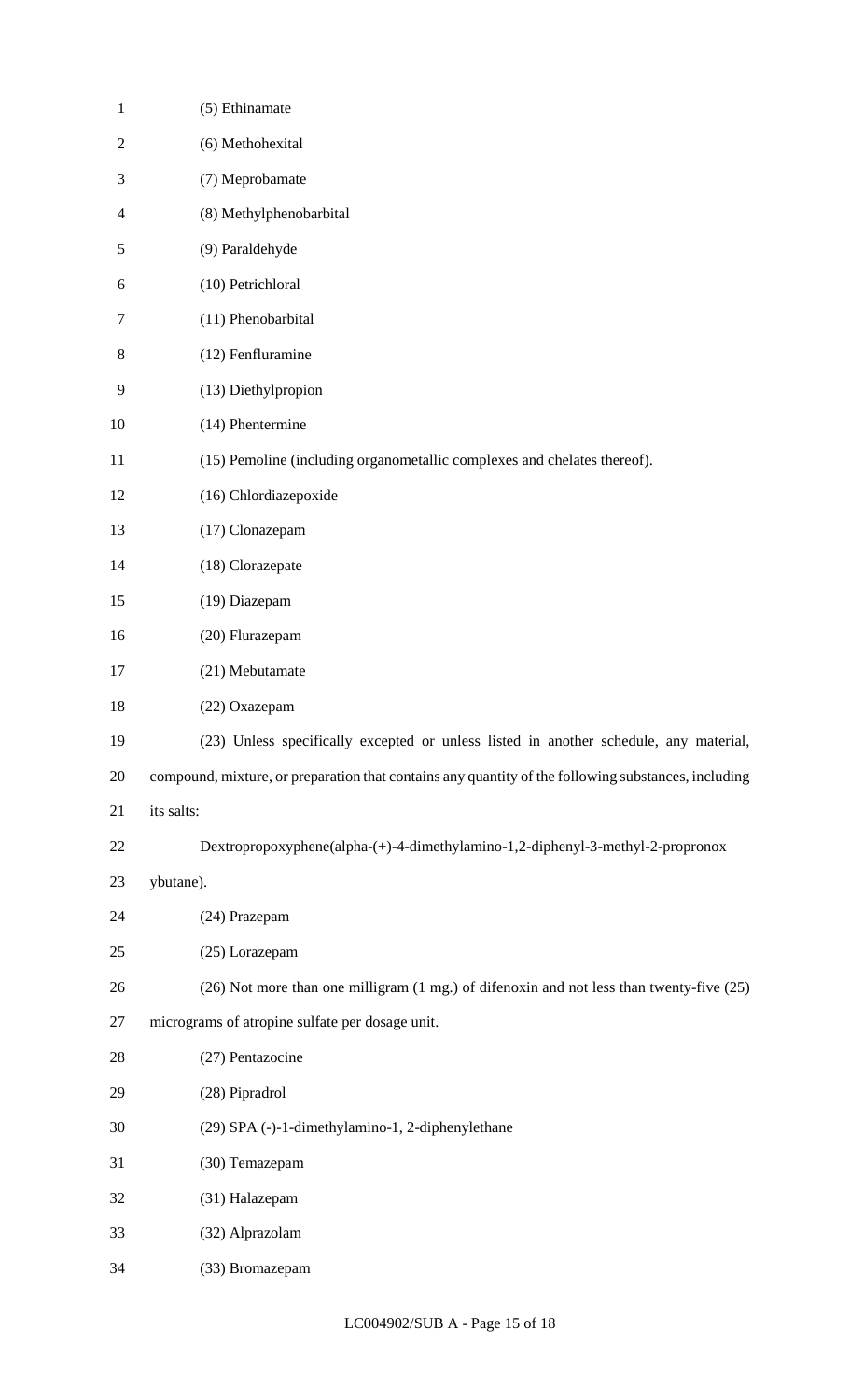| $\mathbf{1}$   | (34) Camazepam             |
|----------------|----------------------------|
| 2              | (35) Clobazam              |
| 3              | (36) Clotiazepam           |
| $\overline{4}$ | (37) Cloxazolam            |
| 5              | (38) Delorazepam           |
| 6              | (39) Estazolam             |
| 7              | (40) Ethyl Ioflazepate     |
| 8              | (41) Fludizaepam           |
| 9              | (42) Flunitrazepam         |
| 10             | (43) Haloxazolam           |
| 11             | (44) Ketazolam             |
| 12             | (45) Loprazolam            |
| 13             | (46) Lormetazepam          |
| 14             | (47) Medazepam             |
| 15             | (48) Nimetazepam           |
| 16             | (49) Nitrazepam            |
| 17             | (50) Nordiazepam           |
| 18             | (51) Oxazolam              |
| 19             | (52) Pinazepam             |
| 20             | (53) Tetrazepam            |
| 21             | (54) Mazindol              |
| 22             | (55) Triazolam             |
| 23             | (56) Midazolam             |
| 24             | (57) Quazepam              |
| 25             | (58) Butorphanol           |
| 26             | (59) Sibutramine           |
| 27             | Schedule V                 |
| 28             | (a) Any compound, mixture, |
|                |                            |

 (a) Any compound, mixture, or preparation containing any of the following limited quantities of narcotic drugs, which shall include one or more non-narcotic active medicinal ingredients in sufficient proportion to confer upon the compound, mixture, or preparation valuable medicinal qualities other than those possessed by the narcotic drug alone:

 (1) Not more than two hundred milligrams (200 mgs.) of codeine per 100 milliliters (100 mls.) or per one hundred grams (100 gms.).

(2) Not more than one hundred milligrams (100 mgs.) of dihydrocodeine per 100 milliliters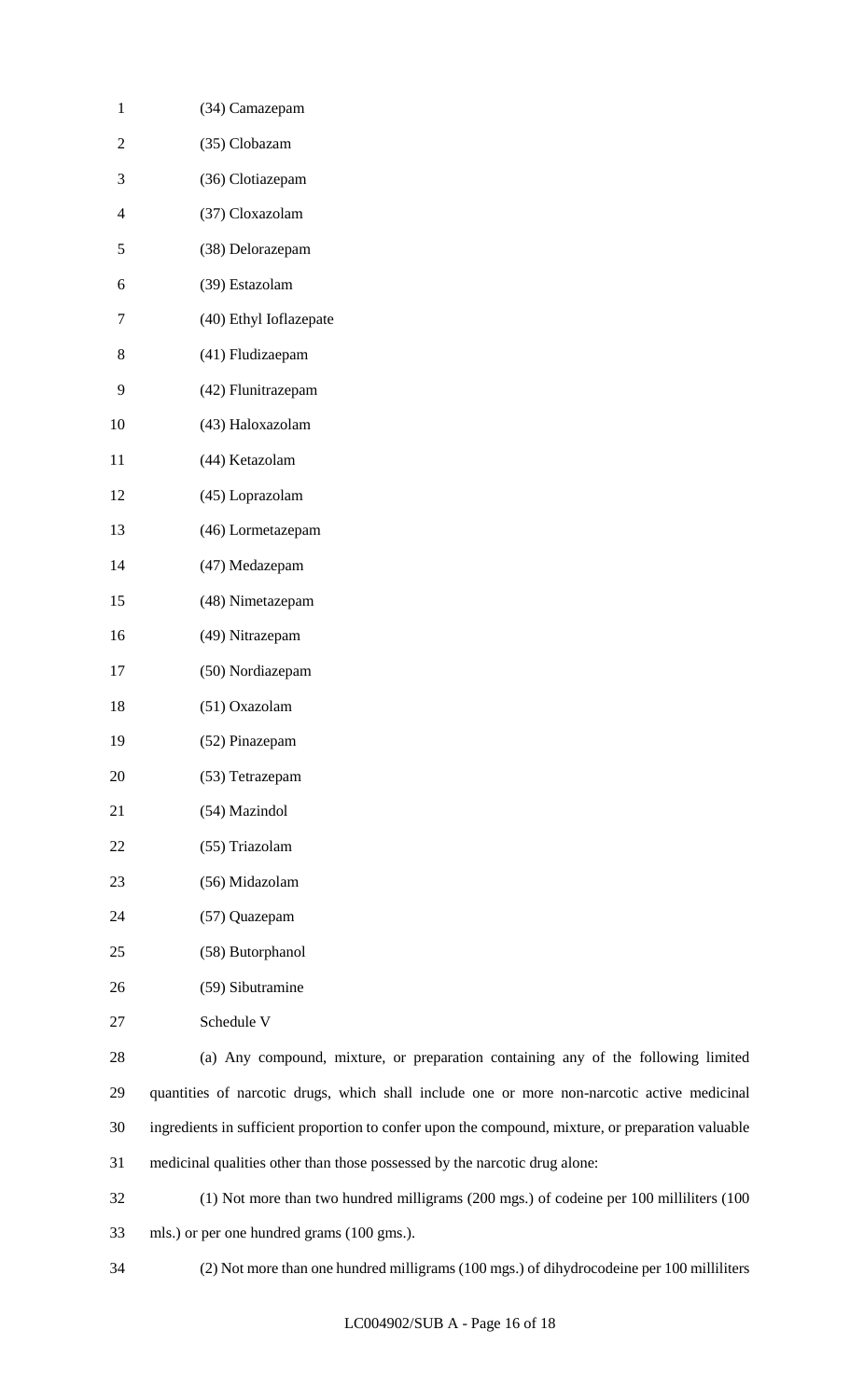- (100 mls.) or per one hundred grams (100 gms.).
- (3) Not more than one hundred milligrams (100 mgs.) of ethylmorphine per 100 milliliters
- (100 mls.) or per one hundred grams (100 gms.).
- (4) Not more than two and five tenths milligrams (2.5 mgs.) of diphenixylate and not less than twenty-five (25) micrograms of atropine sulfate per dosage unit.
- (5) Not more than one hundred milligrams (100 mgs.) of opium per one hundred milliliters (100 mls.) or per one hundred grams (100 gms.).
- (b) Not more than five tenths milligrams (0.5 mgs.) of difenoxin and not less than twenty-
- five (25) micrograms of atropine sulfate per dosage unit.
- (c) Buprenorphine
- (d) Unless specifically exempted or excluded or unless listed in another schedule, any material, compound, mixture, or preparation that contains any quantity of the following substances having a stimulant effect on the central nervous system, including its salts, isomers, and salts of isomers:
- (1) Propylhexedrine (except as benzedrex inhaler)
- (2) Pyrovalerone.
- SECTION 2. This act shall take effect upon passage.

======== LC004902/SUB A ========